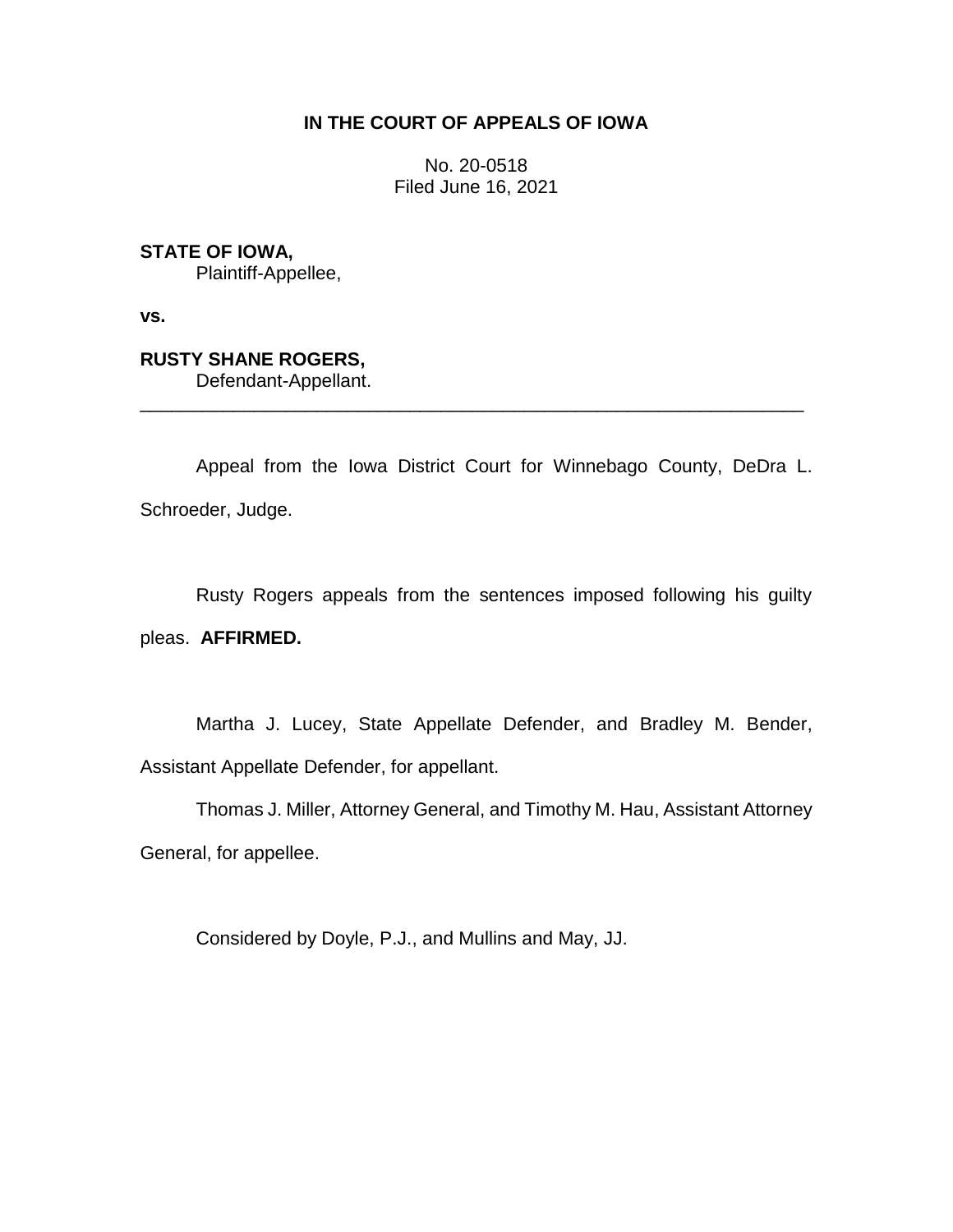### **DOYLE, Presiding Judge.**

Rusty Rogers appeals from the sentences imposed following his guilty pleas. He alleges the prosecutor breached the plea agreement. Finding Rogers failed to establish a breach of the plea agreement, we affirm.

### **I. Facts and Procedural history.**

In January 2020, Rogers pled guilty in two cases. In the drug case, he pled guilty to one count of possession with intent to deliver methamphetamine in violation of Iowa Code section  $124.401(1)(c)(6)$  (2019), a class "C" felony. In the domestic abuse case, he pled guilty to two counts of domestic abuse assault: (1) impeding blood or airflow in violation of section 708.2A(5), a class "D" felony, and (2) third or subsequent offense in violation of section 708.2A(4), a class "D" felony. In exchange for his pleas, the State agreed to recommend an indeterminate prison sentence not to exceed ten years on the drug charge with a suspended fine. Rogers was free to make his own sentencing recommendation. The State agreed to recommend indeterminate prison sentences not to exceed five years for each domestic abuse charge with suspended fines. The State agreed to recommend the domestic abuse sentences run concurrently with the drug and other sentences. The State agreed to dismiss other charges. The court accepted Rogers's pleas and set sentencing for a later date. At sentencing, the State recommended the terms of plea agreement. Rogers was sentenced to serve ten years in prison on the drug charge, fined \$1000, and assessed various surcharges. The fine and surcharges were suspended. The sentence was ordered to be served consecutively with the domestic abuse sentences. He was sentenced to five years in prison on each of the domestic abuse counts, each to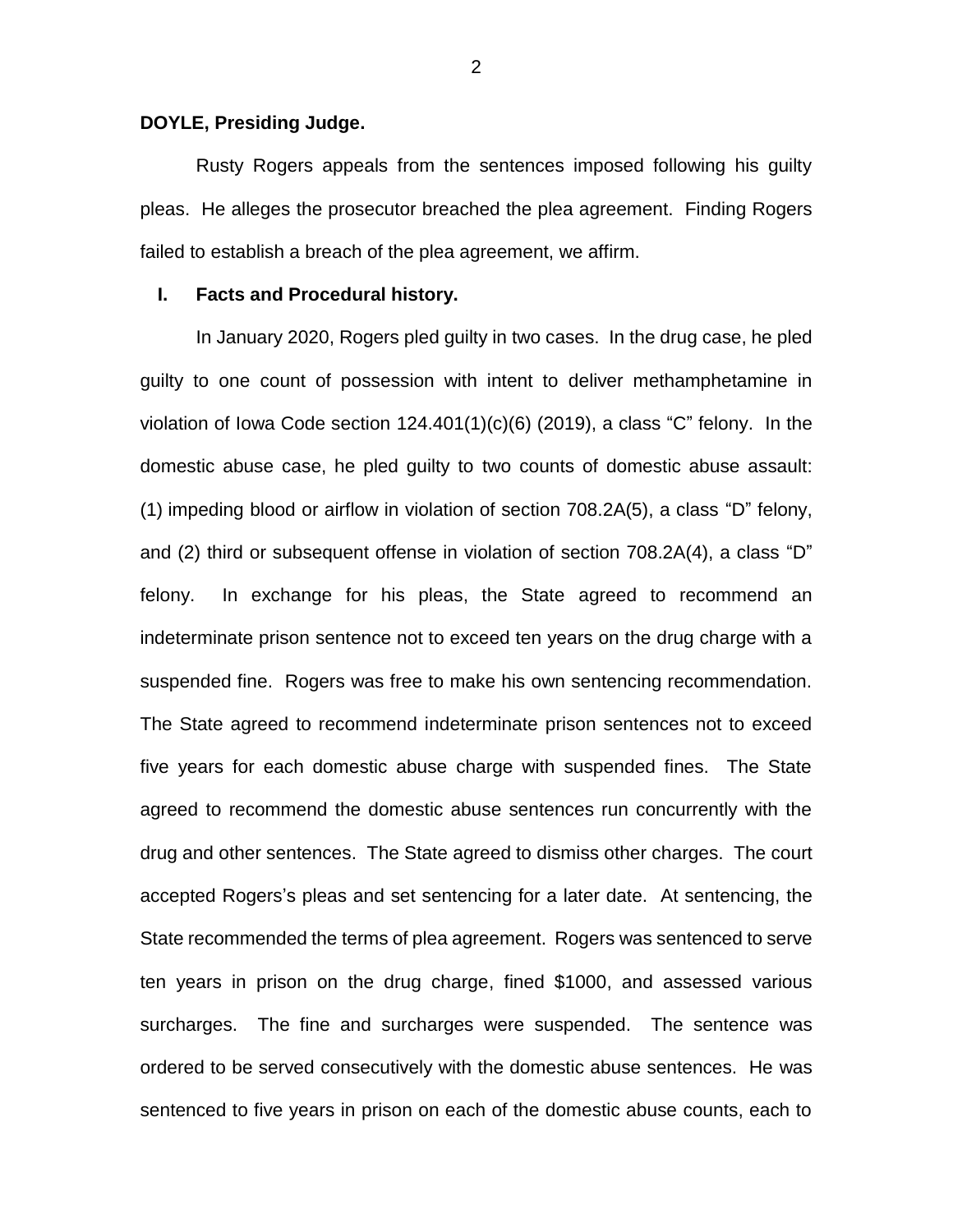be served consecutively with the other and the drug sentence. He was fined \$750 on each domestic abuse count and assessed various surcharges. The fines and surcharges were suspended on one of the counts.

Rogers appeals contending the prosecutor breached the parties' plea agreement by not commending the recommended sentence and in highlighting Rogers's extensive criminal history, lack of accountability, and the victim's impact statement.

## **II. Standard of Review.**

A defendant's allegation of prosecutorial breach is reviewed for the corrections of errors at law. *State v. Jordan*, \_\_\_ N.W.2d \_\_\_, \_\_\_, 2021 WL 1932703, at \*3 (Iowa 2021).

### **III. Analysis**

 $\overline{a}$ 

Rogers asserts the State breached the plea agreement.<sup>1</sup> At the sentencing hearing, the prosecutor recommended all the terms of the plea agreement, including that the sentences run concurrently. She then added:

<sup>&</sup>lt;sup>1</sup> Rogers also asserts his plea counsel was ineffective in failing to object to the alleged breach of the plea agreement. Recently enacted statutory provisions— Iowa Code sections 814.6 and 814.7 (2020)—limit the ability of a defendant to appeal as a matter of right from a conviction following a guilty plea and require that claims of ineffective assistance of counsel be presented and resolved in the first instance in postconviction-relief (PCR) proceedings rather than on direct appeal. *See State v. Treptow*, \_\_\_ N.W.2d \_\_\_, \_\_\_, 2021 WL 2172073, at \*1 (Iowa 2021). Rogers challenges the constitutionality of these enactments. The same challenges were raised and rejected in *Treptow*, which was handed down after briefing was completed, so we need not discuss them here. *Id*. at \_\_\_, 2021 WL 2172073, at \*2–7. Alternatively, Rogers asks us to adopt the plain error rule to review his claim on appeal. But our supreme court has repeatedly declined to adopt the plain error rule. *See, e.g.*, *id.* at \_\_\_, 2021 WL 2172073, at \*8; *State v. Martin*, 877 N.W.2d 859, 866 (Iowa 2016) (noting the supreme court has "repeatedly declined 'to abandon our preservation of error rules in favor of a discretionary plain error rule'" (citation omitted)). As an intermediate appellate court, we cannot adopt a doctrine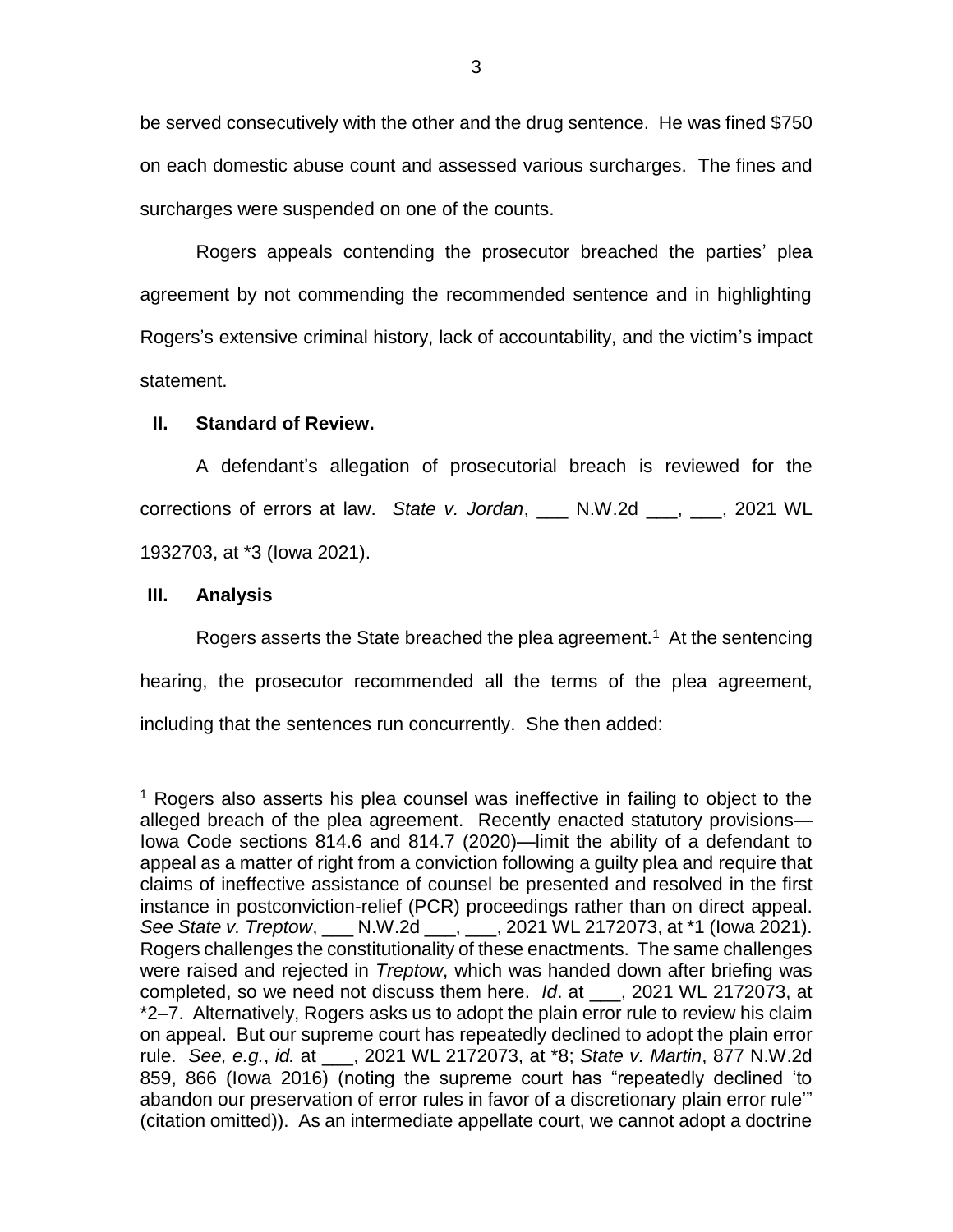I would note that the defendant has a significant criminal history, which is seen or outlined in the [presentence investigation report (PSI)]. I do think it's important to point out the lack of accountability that's obvious in the defendant's PSI with respect to both of these cases, but particularly with respect to the domestic assault charges. His version is not supported by the evidence and is contrary to his plea of guilty to two separate dates. And as the court has already indicated, there is a victim impact statement on file with the court regarding the domestic charges.

The sentencing court noted all the factors it considered in sentencing Rogers to

prison, including his "significant" criminal history, time spent in jail and prison in the

past, his unsuccessful probation, and victim impact statement. In imposing

consecutive sentences, the court explained,

All three of these sentences in this case will run consecutive to each other. I make that decision based on the fact that these sentences are going to run consecutive because they're all separate and distinct offenses. They occurred on separate and distinct days. They're significant and different from each other in that respect and need to be treated in that way. You've had multiple, multiple opportunities in the past to try and rectify or—or fix the path you've been going down. And to protect the community and to best provide for your rehabilitation, it's important that these offense be treated separately and that those goals for sentencing are—are met in doing it in this fashion.

On appeal, Rogers claims:

 $\overline{a}$ 

In this case, the prosecutor did not actually commend the recommended sentence to the sentencing court, thereby indicating it was worthy of the court's acceptance. Other than one brief mention that the State was recommending concurrent sentences, the prosecutor never again spoke about that particular recommendation. Rather, the prosecutor highlighted Rogers's lengthy criminal history, Rogers's lack of accountability with respect to the domestic abuse charges, and the victim impact statement that was on file for the domestic charges.

repeatedly rejected by our supreme court. *See State v. Beck*, 845 N.W.2d 56, 64 (Iowa Ct. App. 2014) ("We are not at liberty to overrule controlling supreme court precedent."). So we have no jurisdiction to decide Rogers's ineffective-assistanceof-counsel claim.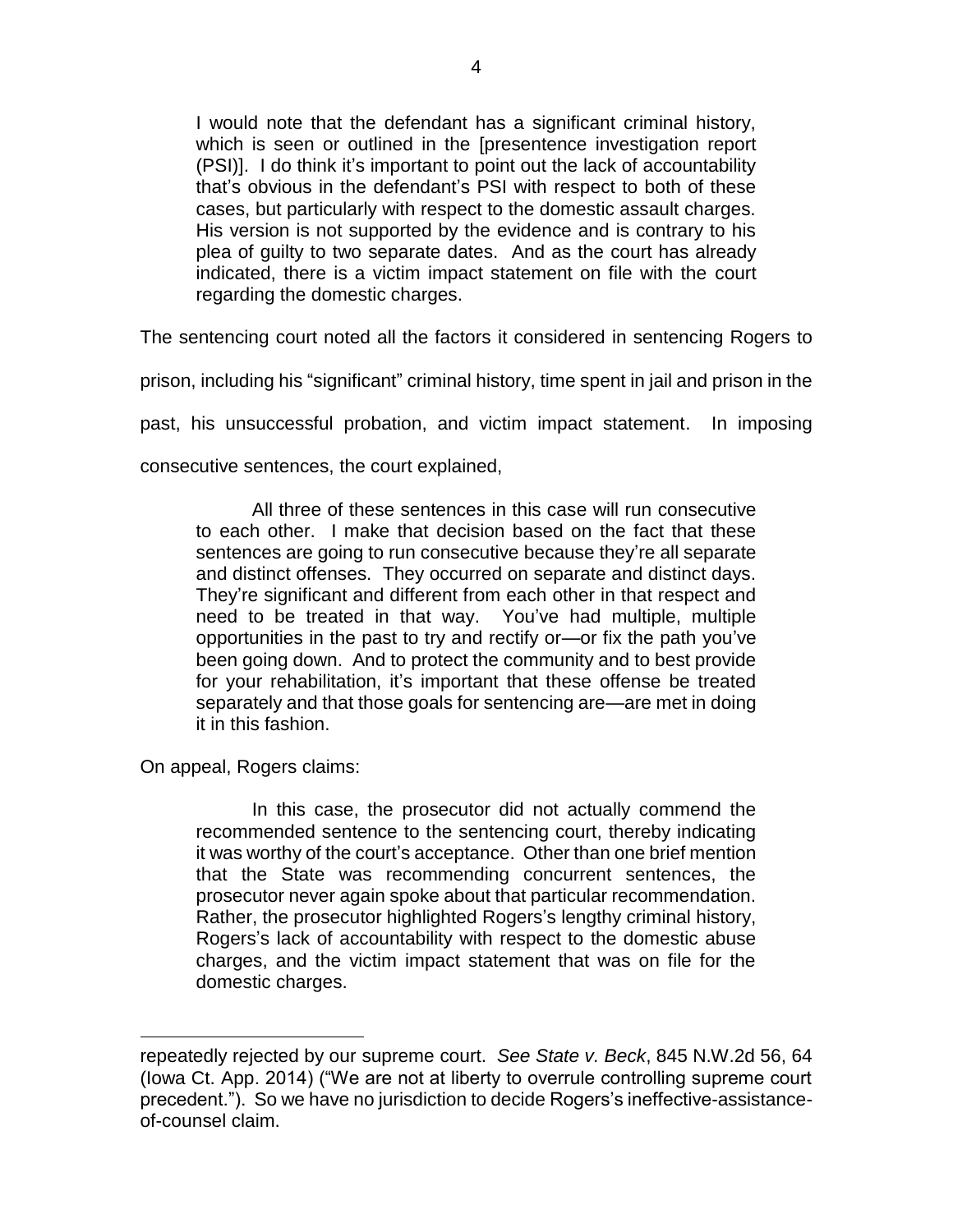(Internal citations omitted.)

 $\overline{a}$ 

Because Rogers challenges the sentencing hearing rather than his guilty plea, he has established good cause to pursue this direct appeal as a matter of right. *State v. Boldon*, 954 N.W.2d 62, 69 (Iowa 2021). 2

"While some forms of sentencing error require a timely objection or challenge to preserve an issue for appellate review, an allegation the prosecutor breached the plea agreement at the time of sentencing is a species of sentencing error to which the traditional rules of error preservation are inapplicable*.*" *Id.* at 70. So "a claim of breach is reviewable on direct appeal even in the absence of contemporaneous objection." *Id*. at 71.

"A prosecutor's failure to abide by the terms of a plea agreement taints the sentencing proceeding." *Id.* at 70. The taint is inherently prejudicial and requires the appellate court to vacate the sentence and remand the case for a new sentencing hearing in front of a different judge. *Id*.

"The relevant inquiry in determining whether the prosecutor breached the plea agreement is whether the prosecutor acted contrary to the common purpose of the plea agreement and the justified expectations of the defendant and thereby effectively deprived the defendant of the benefit of the bargain." *Id*. at 71 (citation omitted). Rogers has failed to establish the prosecutor acted contrary to the common purpose of the plea agreement and thereby effectively deprived him of

<sup>&</sup>lt;sup>2</sup> "lowa Code section 814.6(1)(a)(3) provides a defendant may appeal as a matter of right from a conviction entered upon a guilty plea only when the conviction is for a class 'A' felony or the defendant establishes good cause." *Boldon*, 954 N.W.2d at 68. "[G]ood cause exists to appeal from a conviction following a guilty plea when the defendant challenges his or her sentence rather than the guilty plea." *State v. Damme*, 944 N.W.2d 98, 105 (Iowa 2020).